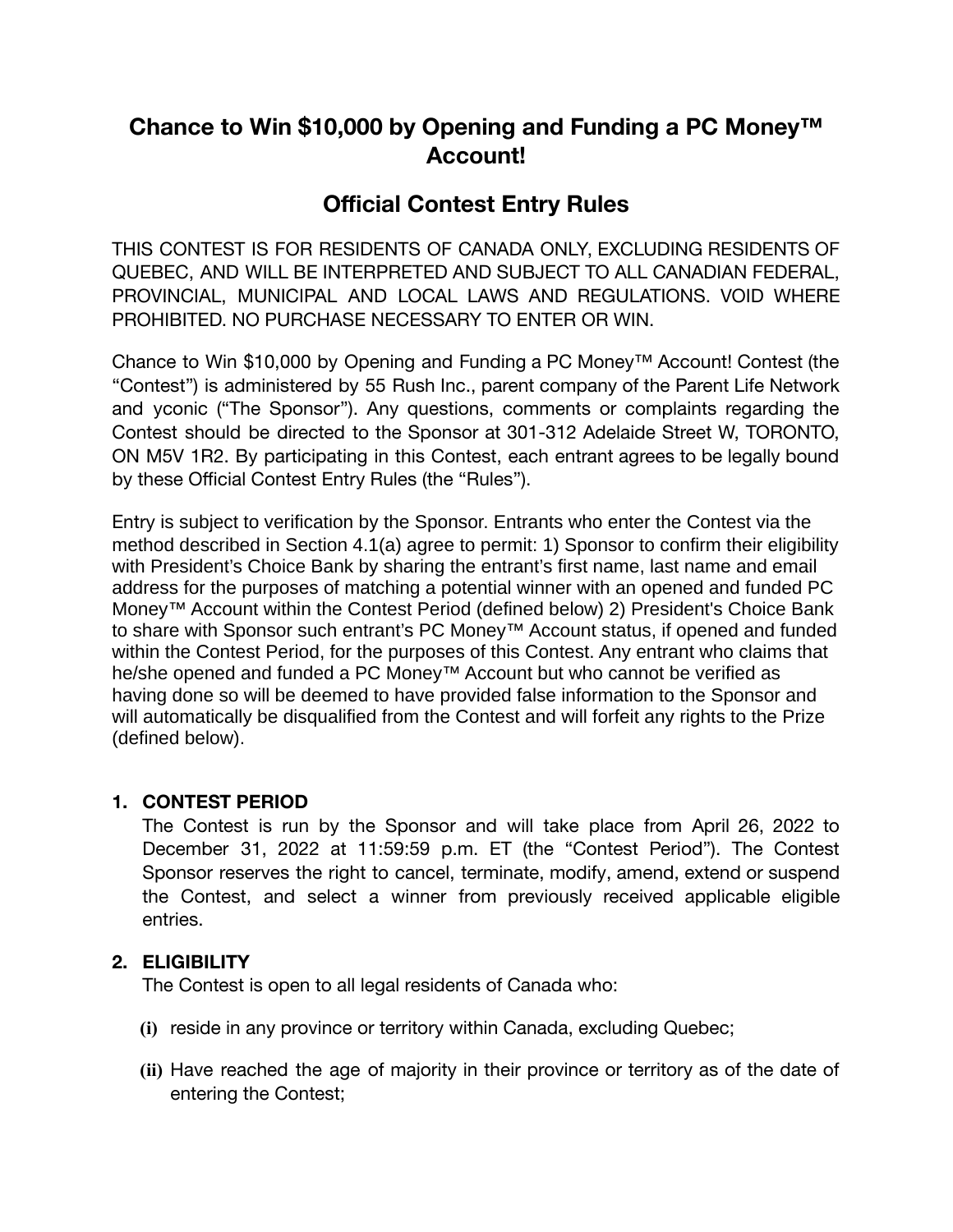- **(iii)**are not employees, representatives or agents of The Sponsor, Loblaw Companies Limited and its affiliates (including President's Choice Bank), or the children of or anyone domiciled with such employees, representatives or agents (whether related or not).
- **(iv)** have agreed to comply with applicable laws (including, but not limited to, laws relating to libel and obscenity), assume responsibility for their activities, and not to harass, disrupt, abuse, or invade the privacy rights of others; and
- **(v)** have read and accepted, and agreed to comply with these Rules.

For the purposes of these Rules, "Contest Group Entities" means the Sponsor, their respective parent, sister, affiliated and subsidiary companies (including Parent Life Network, yconic, and Canadian Newcomers Network), all advertising and promotion agencies, suppliers of prizes (Loblaw Companies Limited and its affiliates (including President's Choice Bank)), materials and services related to the Contest, and any other corporation, partnership, sole proprietorship or other legal entity directly involved in the Contest.

## **3. PRIZES**

**Prize ("Prize"):** There is a total of one (1) Prize available to be won consisting of an Interac e-Transfer(s)for \$10,000 deposited into the PC Money™ Account of the winner ("Prize Winner") or in the bank account of Prize Winner's choice. All amounts in these Rules are in Canadian dollars.

The winner is solely responsible for payment of any applicable taxes and reporting any taxable income associated with the Prize. The Prize cannot be substituted or transferred to a third party. Any additional costs not described in these Rules as part of the Prize that are incurred in collecting and using the Prize are the winner's responsibility.

## **4. METHODS OF ENTRY**

**4.1 Contest Entry ("Entry"):** To enter the Chance to Win \$10,000 by Opening and Funding a PC Money™ Account! Prize, the entrant must:

**(a)** Method One - Open a new PC Money™ Account: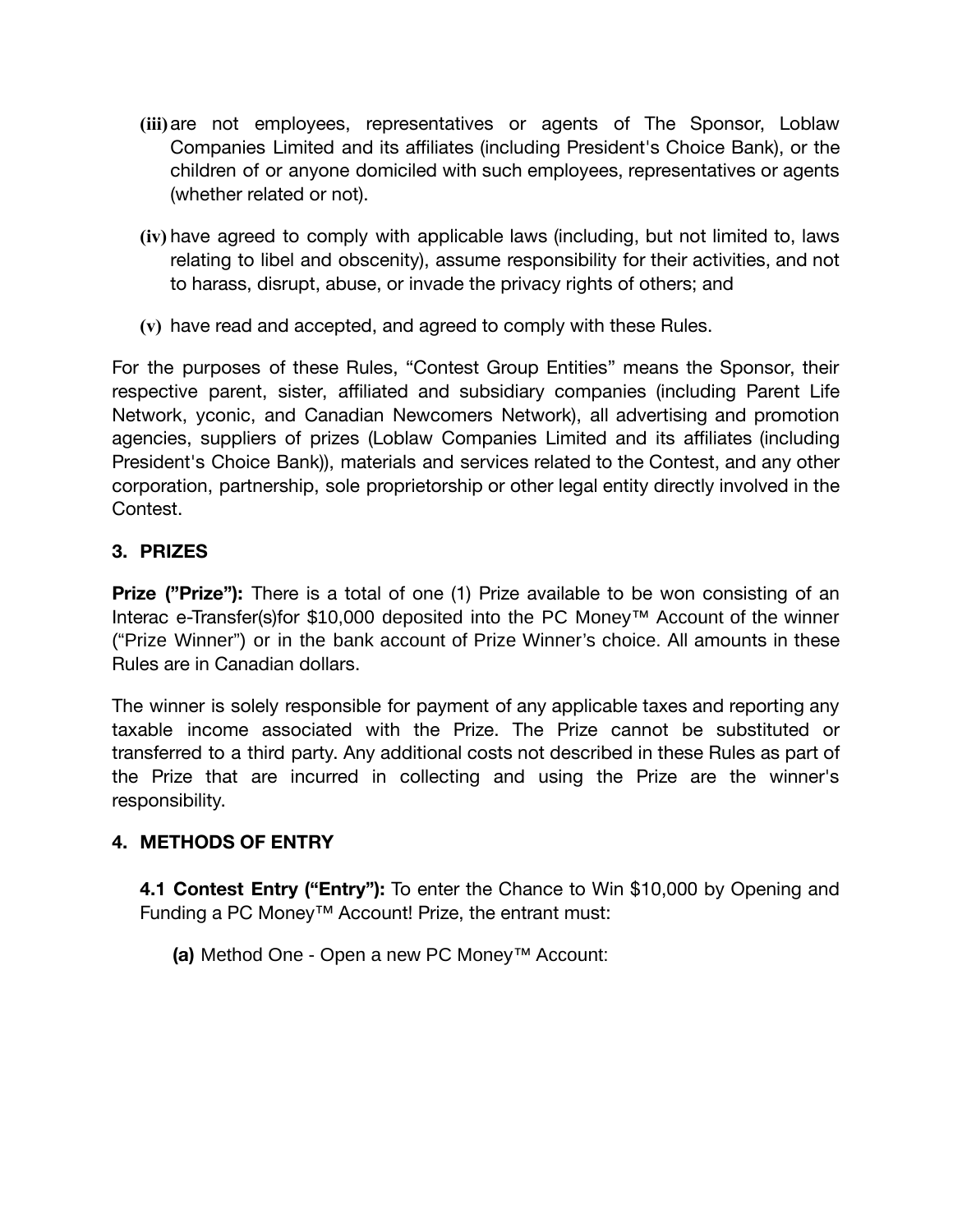$(i)$  Open a PC Money™ Account after clicking on this link from within a 55 Rush contest site or 55 Rush email and following all the steps required to successfully open and fund an account: <https://www.pcfinancial.ca/en/campaign/affiliate11-pcma/>

**(b) Method Two – Mail In Entry - No Purchase Necessary:** If an entrant does not wish to enter via the online entry method, the entrant may: print his/her first name, last name, email address, telephone number, complete mailing address (including postal code) and signature on a plain white piece of paper (no larger than 8.5 by 11 inches) and mail it (in an envelope with sufficient postage), to the Sponsor, at: Contest Administrator, 55 Rush, 301-312 Adelaide St. W., Toronto, ON, M5V 1R2, Attn: Chance to Win \$10,000 by Opening and Funding a PC Money™ Account! Contest. Upon receipt and verification of an entrant's complete entry request in accordance with these Rules, the entrant will receive one (1) entry into the Contest. To be eligible, all mail-in entry requests must be postmarked during the Contest Period and received prior to the draw date in a separate envelope bearing sufficient postage (i.e. mass mail-in of entry requests in the same envelope will be void). The Releasees (defined in section 7.6 below) will not be responsible or liable for any lost, stolen, delayed, illegible, damaged, misdirected, insufficient postage, late or destroyed mail-in Contest entry requests.

**4.2 Multiple Entries Not Permitted:** Entrants can only enter the Contest one (1) time in total. If it is discovered that an entrant has attempted to:

- (i) enter more than one (1) time or
- (ii) use (or attempt to use) multiple names, email addresses or identities to enter, or otherwise participate in, the Contest, then (in the sole and absolute discretion of the Sponsor) he/she may be disqualified from participating in the Contest and all of his/her entries may be disqualified. Use (or attempted use) of multiple identities, email addresses and/or any automated system to enter or otherwise participate in this Contest is prohibited and is grounds for disqualification. One Entry Per Person: For greater certainty, no entrant may enter the Contest more than once regardless of the method of participation, or whether an entrant owns more than one eligible smartphone, and only one entry is allowed per eligible smartphone regardless of whether multiple individuals use the same smartphone.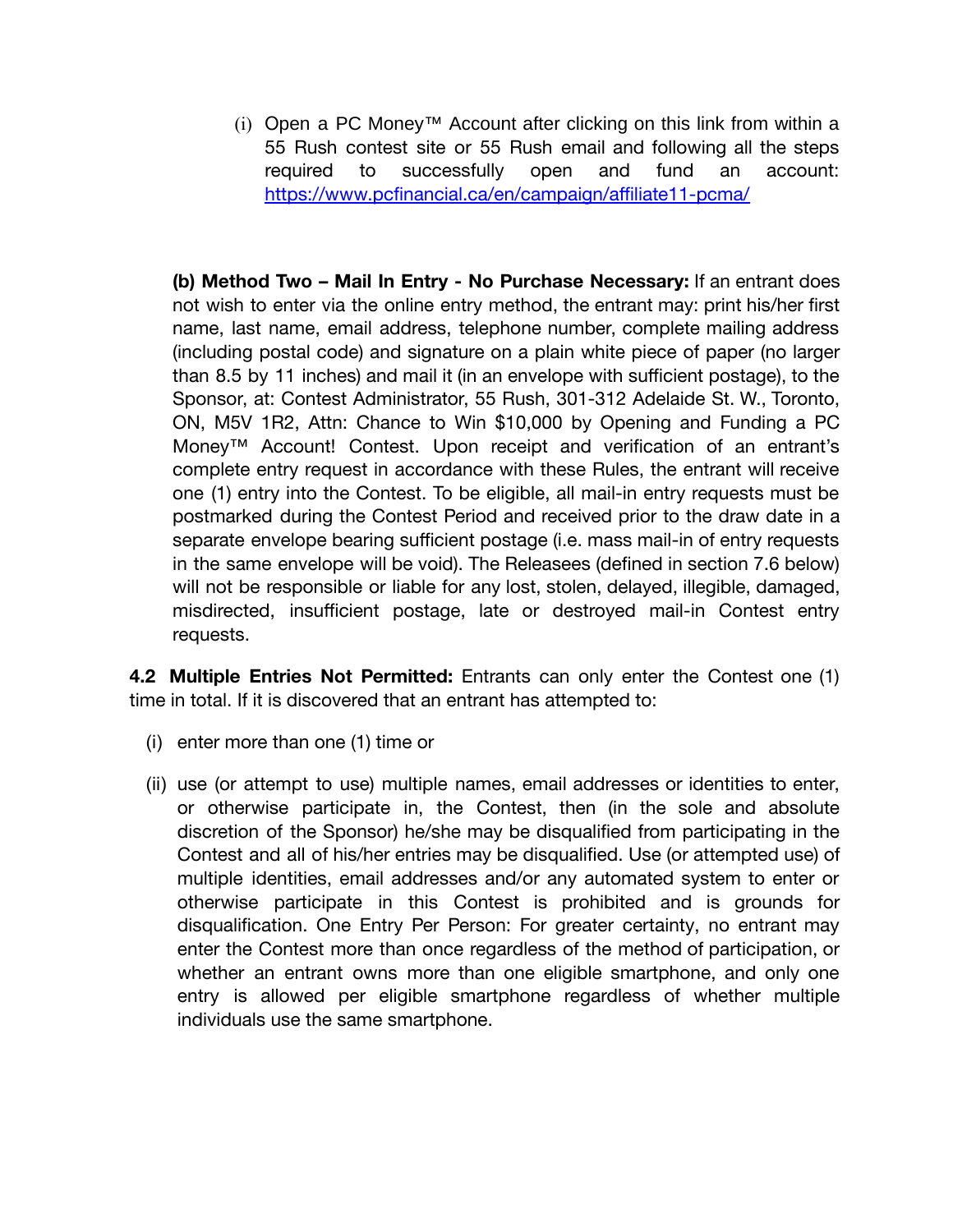## **5. DRAW & WINNER SELECTION PROCESS**

**5.1 Random Draw:** On or about January 31, 2023 at 3:00 pm ET (the "Draw Date") in the city of Toronto, in the province of Ontario, at the offices of the Sponsor, one (1) entry will be randomly selected from all eligible entries received by Sponsor during the Contest Period. The entrant who is associated with the selected entry, and who is otherwise eligible to win, will be the selected entrant who is eligible to win the Prize subject to compliance with these Rules..

**5.2 Odds of Winning:** The odds of winning the Prize are dependent on the number of eligible entries received by the Sponsor during the Contest Period in accordance with these Rules.

**5.3 Contacting Selected Entrant:** Sponsor or its designated representative will make a minimum of two (2) attempts to contact the selected entrant by email using the information provided at the time of entry within 5 business days of the Draw Date. If the selected entrant cannot be contacted (i.e. does not reply to the email from the Sponsor or its representative) within 10 business days of the Draw Date, then he/she may be disqualified (and will forfeit all rights to the Prize) and the Sponsor reserves the right, in its sole and absolute discretion, to randomly select an alternate selected entrant from among the remaining eligible entries (in which case the foregoing provisions of this section shall apply to such new selected entrant).

**5.4 Declaration and Release Form; Skill-Testing Question:** in order to be declared the confirmed Prize Winner or win any prize, the selected entrant must, in addition to meeting the Contest eligibility criteria and otherwise complying with these Rules, correctly answer a mathematical skill testing question without assistance of any kind, whether electronic or otherwise, and sign and return within 5 business days of notification by e-mail, a Declaration and Release prepared by the Sponsor which, among other things:

- **(i)** confirms compliance with these Rules;
- **(ii)** acknowledges acceptance of the prize(s), as awarded;
- **(iii)** releases the Releasees (as defined below) from any liability and damage which could arise out of or in any way related to the Contest and from the awarding, receipt, possession and/or use or misuse of any prize; and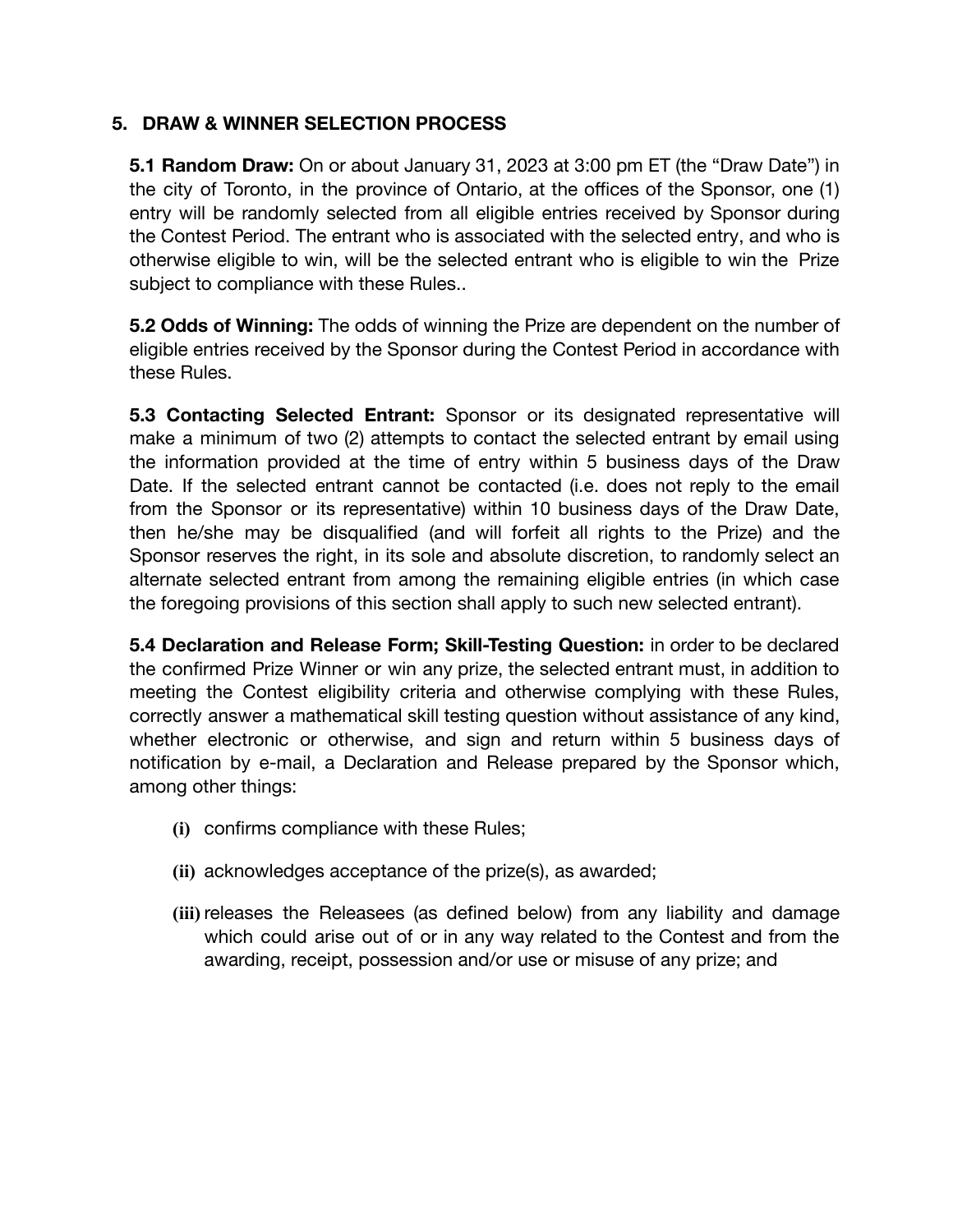**(iv)** allows the Licensees (defined below) to use, reproduce and/or publish in any related publicity, his/her name, photograph, image, likeness, biographical information, any statements made regarding a prize, place of residence, and/or voice for advertising and promotional purposes in perpetuity and in any manner and in any medium (including the Internet), without any compensation or further attribution or notification.

If the selected entrant:

- (i) does not correctly answer the mathematical skill testing question in the manner prescribed;
- (ii) fails to return the properly executed Declaration and Release within the specified time;
- (iii) cannot accept the prize for any reason; or

otherwise fails to comply with the Rules; THEN HE/SHE WILL BE DISQUALIFIED (AND WILL FORFEIT ALL RIGHTS TO THE PRIZE) AND THE SPONSOR RESERVES THE RIGHT, IN ITS SOLE AND ABSOLUTE DISCRETION, TO SELECT BY RANDOM DRAW FROM AMONG ALL REMAINING ELIGIBLE ENTRIES AN ALTERNATE SELECTED ENTRANT AS THE POTENTIAL WINNER OF THE PRIZE OR OTHER PRIZE (IN WHICH CASE THE FOREGOING PROVISIONS OF THIS SECTION SHALL APPLY TO SUCH NEW POTENTIAL PRIZE WINNER). NOTWITHSTANDING ANY OTHER PROVISION OF THESE RULES, THE SPONSOR RESERVES THE RIGHT TO DETERMINE HOW THE PRESENTATION OF A PRIZE WILL OCCUR AND THIS MAY BE EITHER IN A MEDIA EVENT, BY MAIL OR IN PERSON.

#### 6. **PRIZE DELIVERY**

**6.1 Prizes Delivery:** The Sponsor or its representatives will arrange delivery of the Prize. Please allow six (6) to eight (8) weeks from Draw Date for delivery.

#### 7. **GENERAL TERMS AND CONDITIONS**

**7.1 Verification of Entries:** The Sponsor reserves the right, in its sole and absolute discretion, to verify or require proof of identity and/or eligibility (in a form acceptable to the Sponsor) from any entrant in this Contest or for any extra entries earned, or purportedly earned, by such entrant to be considered valid for the purposes of this Contest. Entrants whose entries cannot be verified to the satisfaction of Sponsor in its sole and absolute discretion may be disqualified from the Contest and will not be eligible to win any prize. The sole determinant of the time for the purposes of a valid entry in this Contest will be the Contest server machine(s) in Eastern Time.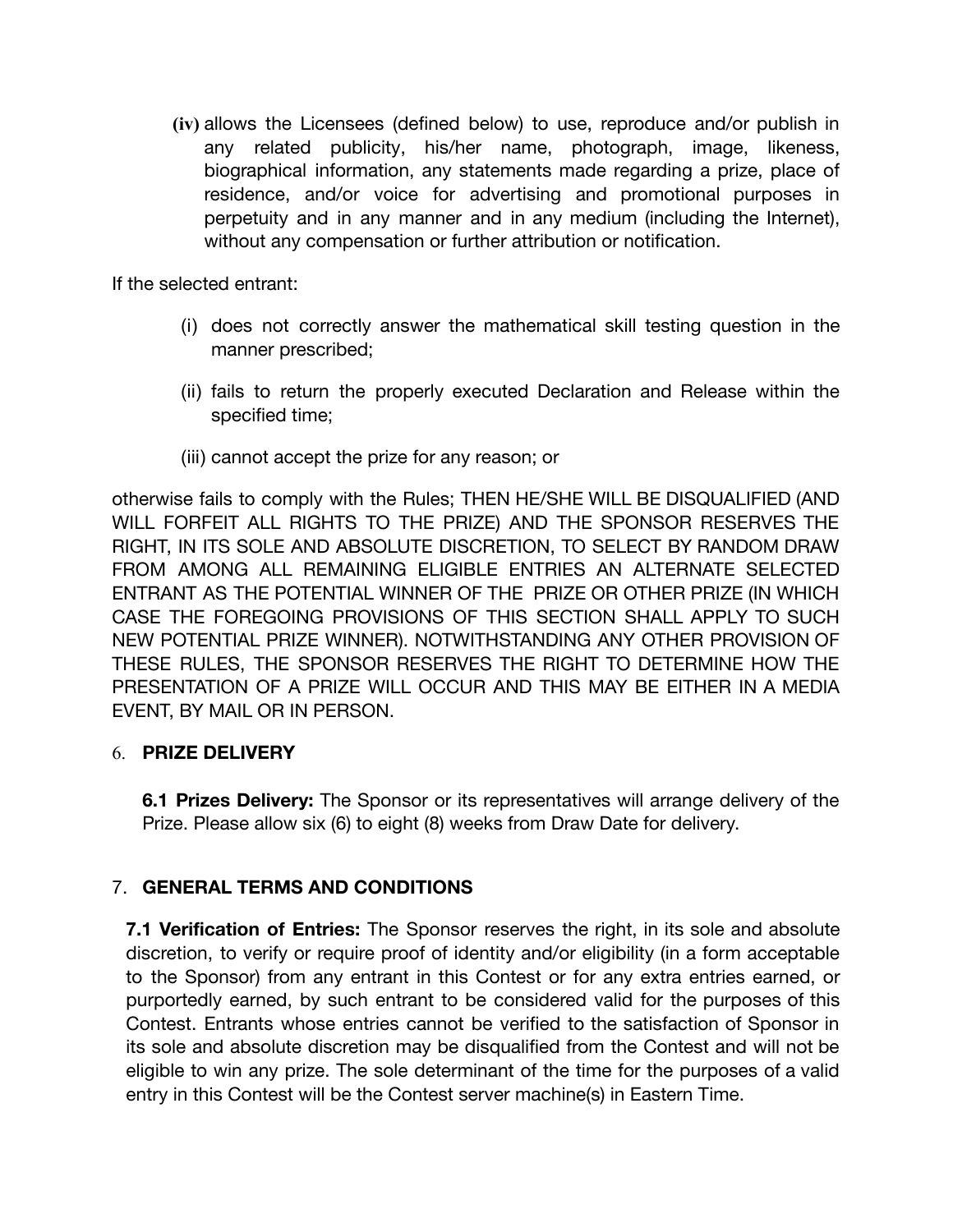**7.2 No Liability:** The Releasees (defined below) will not be liable for: (i) any failure of the Contest Website, Sponsor servers or other 55 Rush Inc. or PC Financial® websites during the Contest; (ii) any technical malfunction or other problems relating to the telephone network or lines, computer on-line systems, servers, access providers, computer equipment or software; (iii) the failure of any Contest action to be received by the Sponsor for any reason including, but not limited to, technical problems or traffic congestion on the Internet or at any website; (iv) any injury or damage to an entrant's, or any other person's computer related to or resulting from participating or downloading any material in the Contest; and (v) any combination of the above.

## **7.3 Acceptance of Prizes:**

- (a) All prizes must be accepted as awarded and are not transferable, or assignable (except in Sponsor or any prize supplier's sole and absolute discretion);
- (b) The costs of everything not specifically stated as included in the prizes are the sole responsibility of the winner;
- (c) If the winner does not utilize any part(s) of his/her prize, then any such part(s) not utilized will be forfeited in their entirety and nothing will be substituted in their place;
- (d) Sponsor and each prize supplier reserves the right at any time to:
	- (i) Place reasonable restrictions on the availability or use of the prizes or any component thereof; and
	- (ii) Substitute a prize or a component thereof for any reason with a prize or a prize component of equal or greater value;
- (e) By accepting a prize, the winner agrees to waive all recourse against the Releasees (defined below) if the prize or a component thereof does not prove satisfactory, either in whole or in part.

**7.4 Number of Prizes/Winners:** By entering the Contest, each entrant acknowledges that the Sponsor shall not be required under any circumstances to award more prizes than the number of available prizes, as set out in these Rules.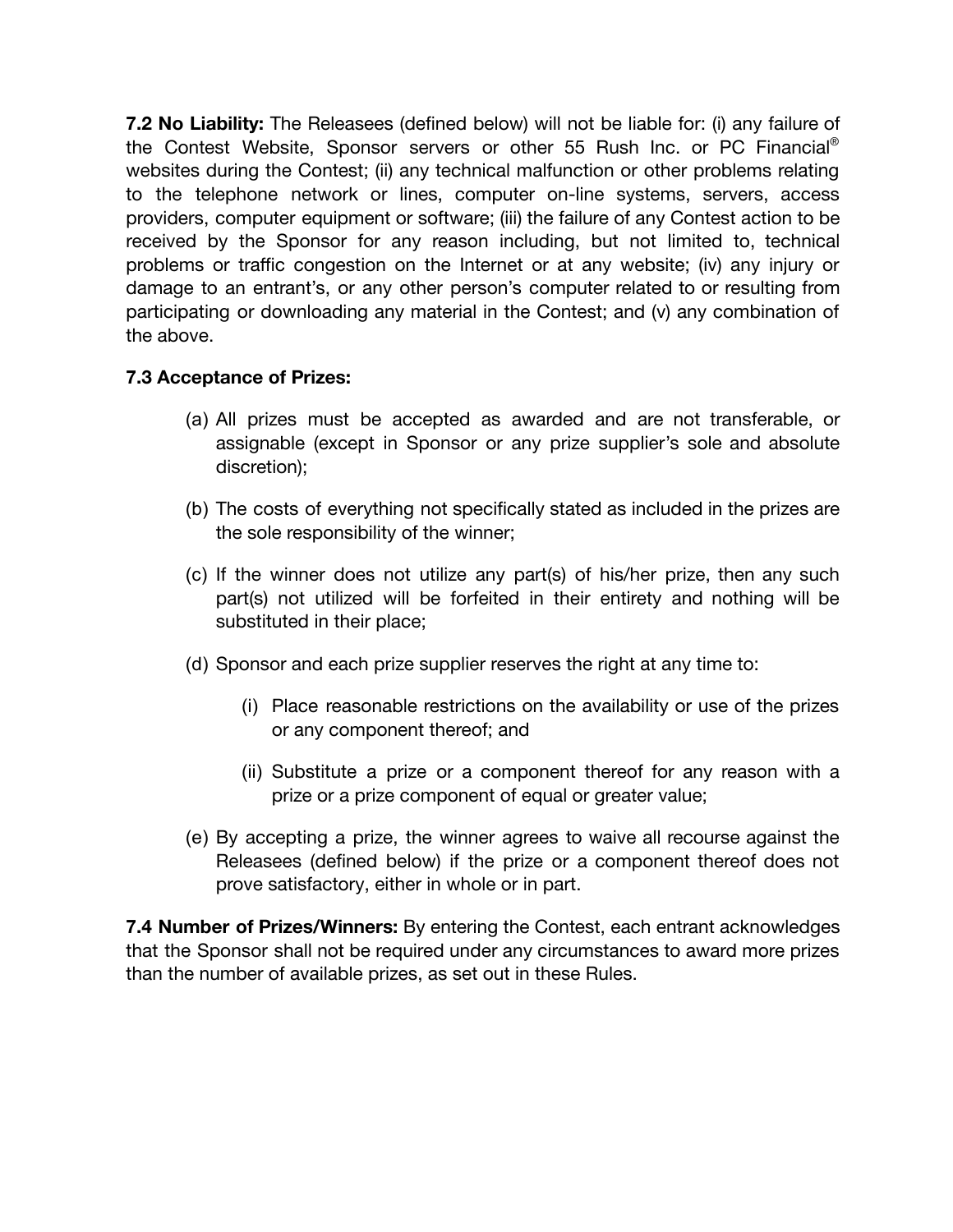**7.5 Termination of Contest:** The Sponsor reserves the right, in its sole and absolute discretion, to void any entry and/or withdraw, suspend, amend or terminate this Contest in whole or in part (or to amend these Rules) in any way at any time without prior notice, in the event of an error, technical problem, computer virus, bugs, tampering, unauthorized intervention, fraud, technical failure or any other cause beyond the reasonable control of the Sponsor that, in the Sponsor's sole discretion determines, interferes with the proper conduct of this Contest as contemplated by these Rules, or in the event of any accident, printing, administrative, or other error or any kind, or for any other reason. Any attempt to deliberately damage any website or to undermine the legitimate operation of this Contest is a violation of criminal and civil laws and should such an attempt be made, the person will be automatically disqualified and the Sponsor reserves the right to seek remedies and damages to the fullest extent permitted by law.

The Sponsor reserves the right, in its sole and absolute discretion, and without prior notice, to adjust any of the dates and/or timeframes stipulated in these Rules, to the extent necessary, for purposes of verifying compliance by any entrant, entry, or vote with these Rules, or as a result of technical problems, or in light of any other circumstances which, in the opinion of the Sponsor, in its sole and absolute discretion, affect the proper administration of the Contest as contemplated in these Rules.

**7.6 Release and Exclusion of Liability.** By entering or attempting to enter the Contest, each entrant and/or purported entrant agrees to release, discharge, and forever hold harmless the Contest Group Entities, and their respective officers, directors, employees, shareholders, agents and other representatives (collectively, the "Releasees") from any and all claims, actions, damages, demands, manner of actions, causes of action, suits, debts, duties, accounts, bonds, covenants, warranties, indemnities, claims over, contracts and liabilities of whatever nature or kind arising out of, or in connection with the entrant's participation or attempted participation in the Contest, compliance or non-compliance with these Rules and acceptance, use or misuse of any prize. The Releasees will not be responsible for lost, incomplete, late or misdirected entries or for any failure of the Contest website during the Contest Period, or for any technical malfunction or other problems with, any telephone network or lines, computer on-line systems, servers, access providers, computer equipment or software or for any technical problems or traffic congestion on the Internet or at any website, or any combination of the foregoing, and will not be liable for any resulting injury or damage to any person or property arising from, or relating to, that person's or any other person's participation or attempted participation in the Contest.

#### **7.7 Name/Image of Winners and Content:**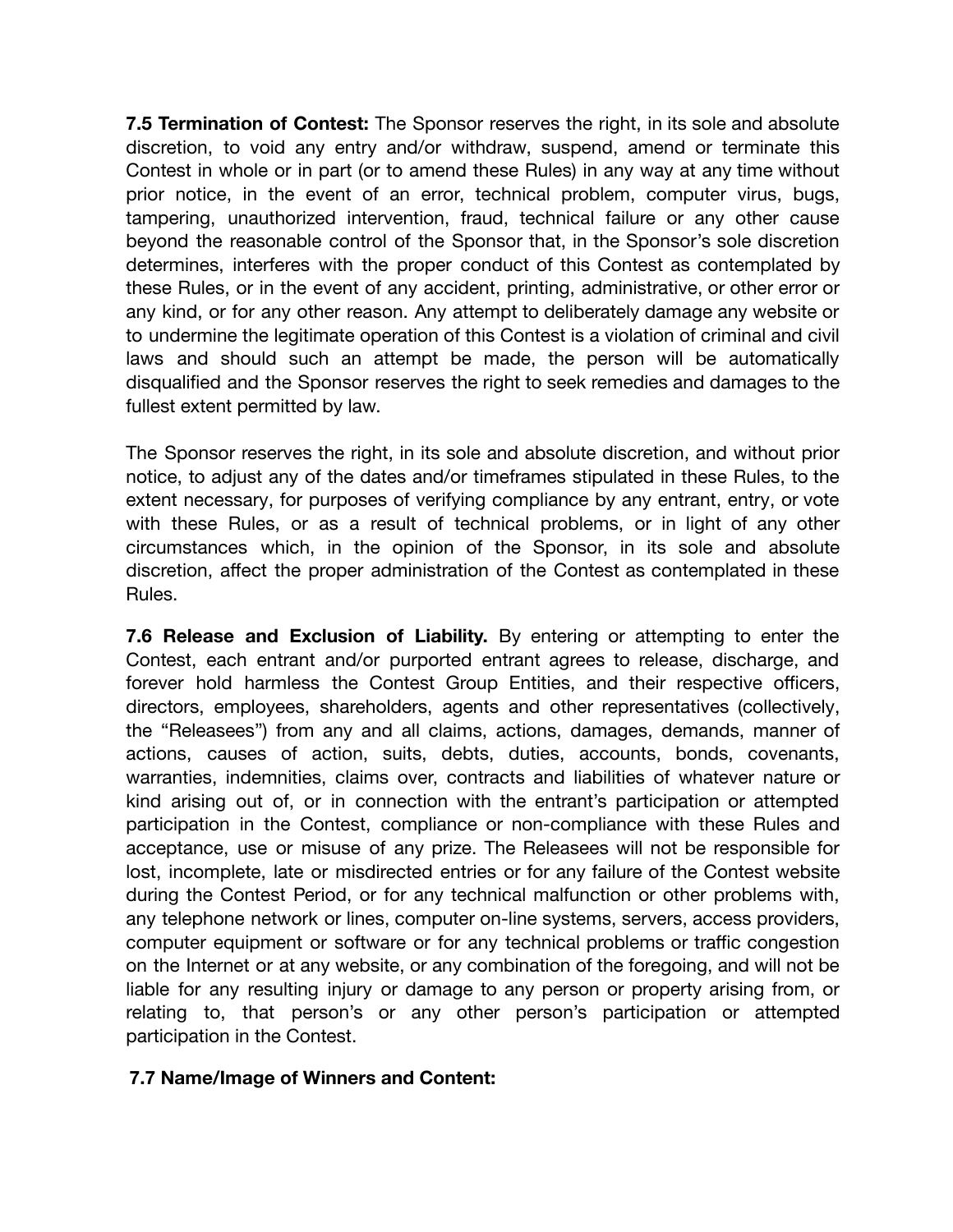- (a) By entering the Contest each entrant:
	- (i) grants to the Sponsor, its affiliates, and the suppliers of prizes (collectively, "Licensees"), in perpetuity, a non-exclusive, irrevocable license to publish, display, reproduce, modify, edit or otherwise use (as the Licensees may in their sole discretion deem appropriate and without right of approval by the entrant) his/her submitted Content, in whole or in part, for advertising or promoting the Contest or for any other reason in any manner and in any medium (including the Internet), globally, without any compensation or further attribution or notification, and waives his or her moral rights to such Content;
	- (ii) authorizes the Licensees to use, reproduce and/or publish in any related publicity, his/her name, photograph, image, likeness, biographical information, any statements they make regarding a prize, place of residence, and/or voice for advertising and promotional purposes in perpetuity and in any manner and in any medium (including the Internet), globally, without any compensation or further attribution or notification;
	- (iii) agrees that anything created by the Licensees which is derived from the entrant's Content, voice, photograph, image, likeness or any statements the entrant make regarding a prize, is owned by the Sponsor, its affiliates or prize suppliers, as applicable; and
	- (iv) on his/her own behalf, and on behalf of his/her heirs, executors, administrators, personal representatives, successors and assigns, hereby release and discharge the Releasees from and against any and all claims (whether known or unknown, in law or in equity) that he/she or any of his/her heirs, executors, administrators, successors, or assigns may have or that may later accrue against any of the Releasees for any damage, loss, liability, costs, legal fees, expenses or injury based on publicity rights, defamation, libel, slander, portrayal in a false light, invasion of privacy, copyright infringement, trademark infringement or any other intellectual property related cause of action arising out of or relating directly or indirectly in any way to the entry, a vote (if applicable) or use of his/her Content (if applicable), name, photograph, image, likeness, biographical information, any statements they make regarding a prize, place of residence, and/or voice.
- (b) Subject to the above, if an entrant has any questions or does not wish the Sponsor to use any or all of his/her name, photograph, image, likeness, biographical information, any statements made regarding the prize, place of residence, and/or voice for purposes other than Contest administration, please contact the Sponsor at 301-312 Adelaide Street West, Toronto, ON, M5V 1R2.